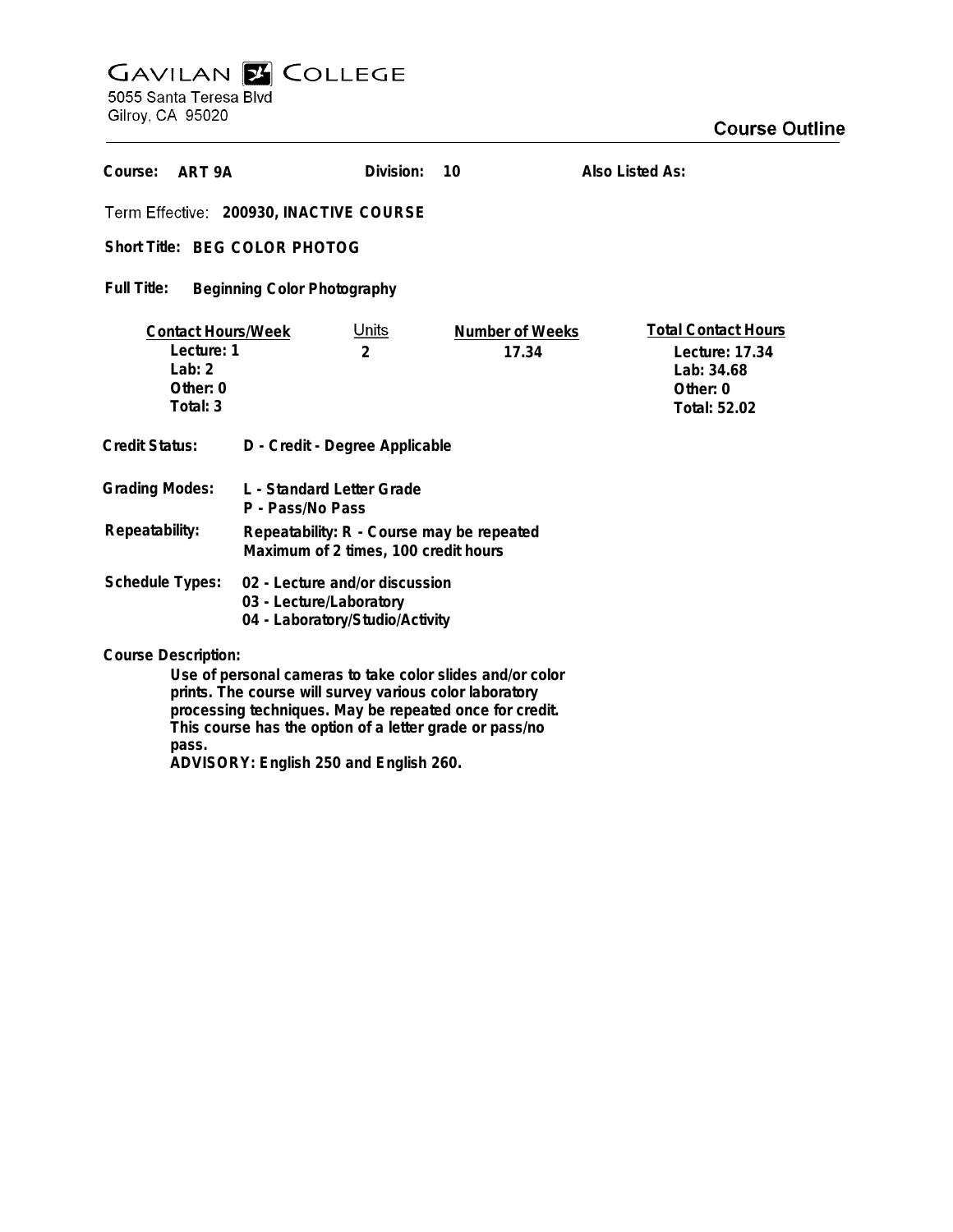**ARTICULATION and CERTIFICATE INFORMATION Associate Degree: GAV C1, effective 200630 CSU GE: IGETC: CSU TRANSFER: Transferable CSU, effective 200630 UC TRANSFER: Transferable UC, effective 200630 PREREQUISITES: COREQUISITES: STUDENT LEARNING OUTCOMES: 1. Create a color photographic portfolio. ILO: 1,7,5,2,3,6,4 Measures: projects, exercises, performance, demonstration, homework labwork, and presentation 2. Research and write essays dealing with color photographic history, artists, and color photographic techniques. ILO: 1,7,5,2,3,6,4 Measures: essays, critiques, discussions, homework, and exams. 3. Critique and discuss color photographic ideas and concepts. ILO: 1,7,5,2,3,6,4 Measures: essays, critiques, discussions, homework, and exams. 4. Analyze and discuss color photographic art theories. ILO: 1,7,5,2,3,6,4 Measures: essays, critiques, discussions, homework, and exams. 5. Use exposure techniques to create dynamic color photographic images ILO: 1,7,5,2,3,6,4 Measures: projects, exercises, performance, demonstration, homework, labwork and presentation TOPICS AND SCOPE: Inactive Course: 12/08/2008 Week 1 and 2, 4 lecture, 8 lab Lecture: Chronological history of the invention of color photography. History of color photographic tools and media. History of color photographic artists from 1840s to present. Color Photographic aesthetics, composition and design elements. Color Photographic terminology. Talking and writing about color photography. Color Photographic topics- may include but not limited to: Nature, Photojournalism, Self-Portraiture, Studio, etc. Lab: Group critique and discussion of various color photographic artworks. Written analysis of various color photographic artworks. Exercises / Reading / Homework: Gallery or Exhibition review of color photographic artwork. Reading assignments from text and/ or handouts on color photographic history, aesthetics, composition, design elements, terminology and writing & discussion for critiquing. Performance Objectives: Students can recall color photographic timelines Students can identify color photographic processes**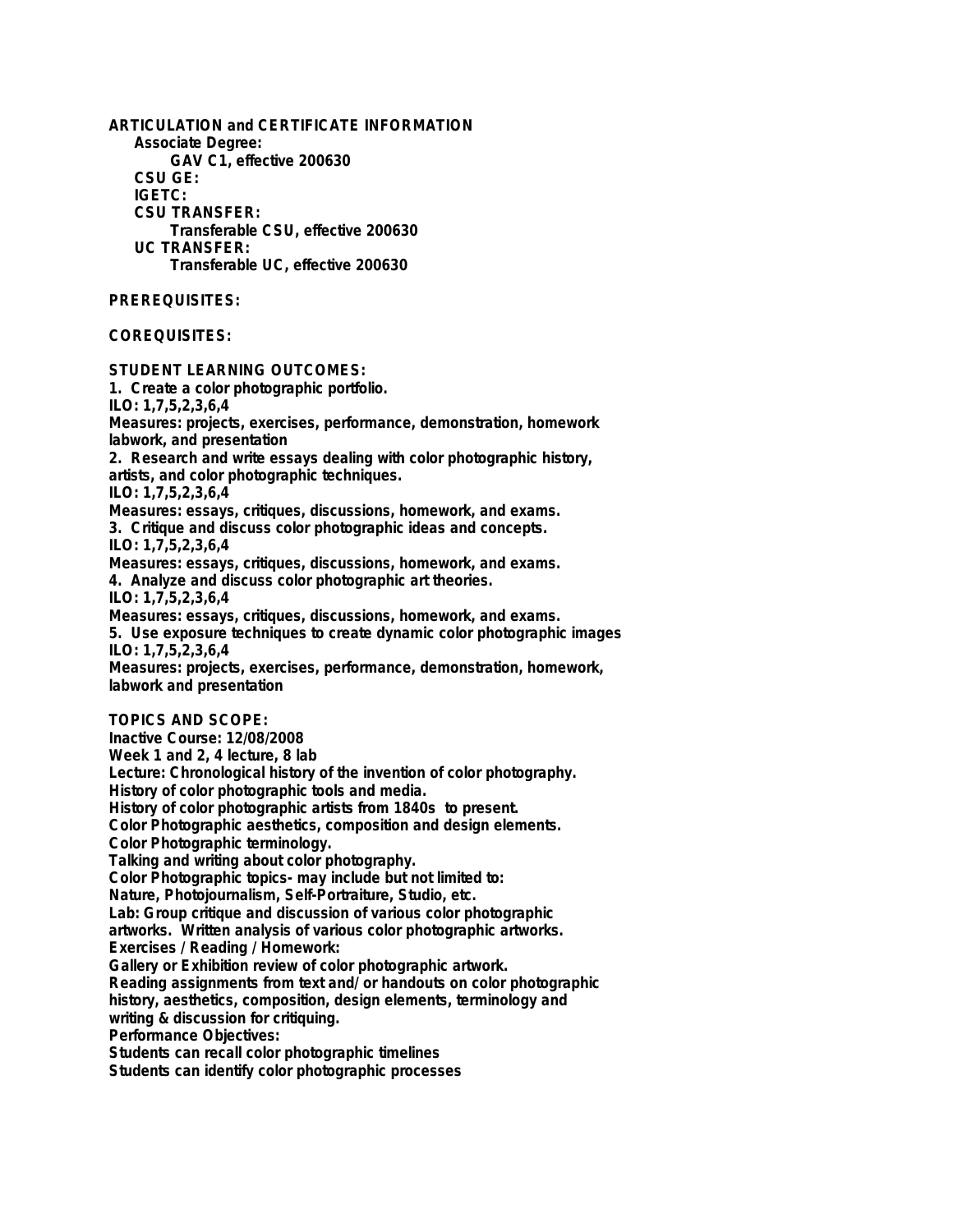**Students can identify color photographic artists**

**Students can interpret and analyze color photographic images**

**Students can discuss and critique color photographic images.**

**Repeat 1: Additional Skills: Intermediate color photography skill**

**building, covers history, terminology, materials and tools.**

**Repeat 2: Additional Skills: Advanced color photography skill building, covers history, terminology, materials and tools.**

**Repeat 3: Additional Skills: Personal Artistic Development in color photography, covers skill building, history, terminology, materials and tools.**

**Weeks 3 and 4, 4 lecture, 8 lab**

**Lecture: Camera controls for the color image- may include but not limited to: apertures, shutter speeds, film speed adjustments, compensation dial, shutter release, film release, film winder, take up reel, lens, lens release, depth of field dial, depth of field preview, pc cord socket, sync flash, hot shoe, motor drive socket, lens release, meter, view finder, focus dial, etc.**

**Lab: Camera controls assignments which incorporate the following as hands on exercises and the exposure of a roll of color film- may include but not limited to: apertures, shutter speeds, film speed adjustments, compensation dial, shutter release, film release, film winder, take up reel, lens, lens release, depth of field dial, depth of field preview, pc cord socket, sync flash, hot shoe, motor drive socket, lens release, meter, view finder, focus dial, etc.**

**Exercises / Reading / Homework:**

**Reading assignments from text and/ or handouts on camera controls for color exposures.**

**Practice using camera controls and exposing color film.**

**Complete camera controls for color film exposure assignment. Performance Objectives:**

**Students can identify camera controls for color images.**

**Students can demonstrate use of camera controls for color images. Students can expose a roll of color film using camera controls.**

**Repeat 1: Additional Skills: Intermediate color photography skill**

**building camera controls and film exposure.**

**Repeat 2: Additional Skills: Advanced color photography skill building camera controls and film exposure.**

**Repeat 3: Additional Skills: Personal Artistic Development in color photography, covers camera controls and film exposure as well as experimental methods and techniques.**

**Weeks 5 and 6, 4 lecture, 8 lab**

**Lecture: Photographic reflective light metering techniques.**

**Use of a photographic gray card.**

**Basic zone system for color.**

**Other metering systems: handheld reflective and incident light.**

**Photographic lighting equipment.**

**Photographic lighting techniques.**

**Available light versus studio lighting.**

**Lab: Exercises using photographic reflective light metering techniques.**

**Exercises using a photographic gray card.**

**Exercises using the basic zone system for color.**

**Exercises using handheld reflective and incident light meters.**

**Exercises using photographic lighting equipment.**

**Exercises using photographic lighting techniques.**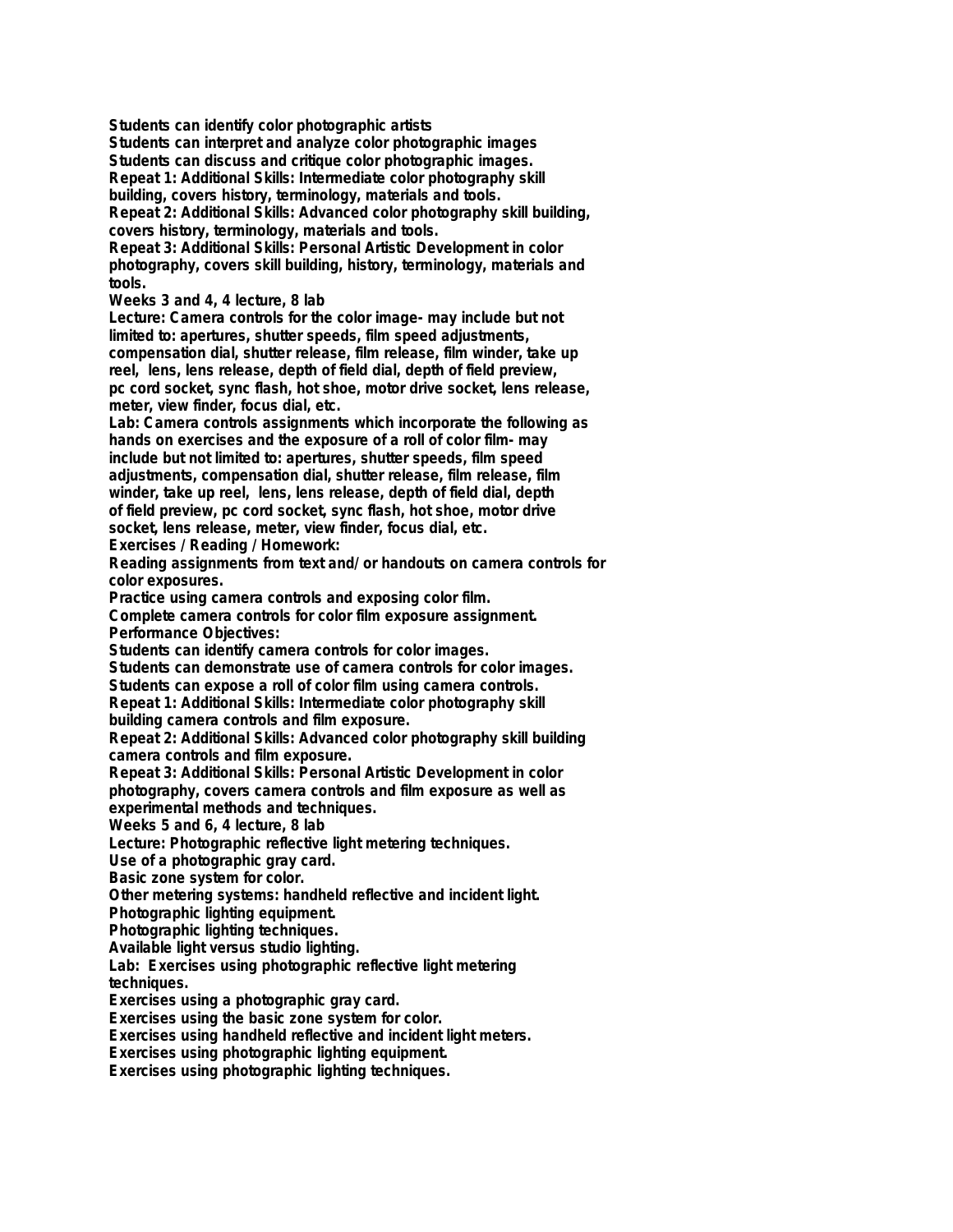**Exercises using available light. Exercises / Reading / Homework: Reading assignments from text and/ or handouts on metering and lighting. Practice using various metering and lighting techniques. Complete color film exposure assignment utilizing metering and lighting techniques and procedures. Performance Objectives: Students can identify metering and lighting equipment. Students can choose and apply metering and lighting techniques. Students can set up and use lighting equipment. Students can expose color film utilizing various metering procedures. Repeat 1: Additional Skills: Intermediate color photography skill building in studio technique. Repeat 2: Additional Skills: Advanced black color photography skill building in studio technique. Repeat 3: Additional Skills: Personal Artistic Development in color photography, personal explorations in studio technique Weeks 7 and 8, 4 lecture, 8 lab Lecture: Color film and color film types. Color correction filters. Color film-processing equipment. Color film development set up and procedures. Color film chemistry. Color film development safety. Color film-processing techniques. Processed color film evaluation. Negative storage systems. Evaluating commercial photographic labs. Midterm review. Lab: Practice shooting color film. Studio color lab practice. Exercises / Reading / Homework: Reading assignments from text and/ or handouts on color film development. Expose 1-2 rolls of color film. Studio exercises in exposing color film. Performance Objectives: Students can identify color film and processing chemicals. Students can setup and breakdown studio lighting for color studio shoot. Students can demonstrate color film selection and handling procedures. Students can color correct using filters for color film. Students can evaluate prints for color correction. Repeat 1: Additional Skills: Intermediate color photography skill building in film choice, correction and processing. Repeat 2: Additional Skills: Advanced color photography skill building in film choice, correction, and processing. Repeat 3: Additional Skills: Personal Artistic Development in color photography, personal explorations in film choice, correction and processing. Weeks 9 and 10, 4 lecture, 8 lab Lecture: Color photographic printing paper. Color photographic printing equipment. Color photographic printing set up and procedures.**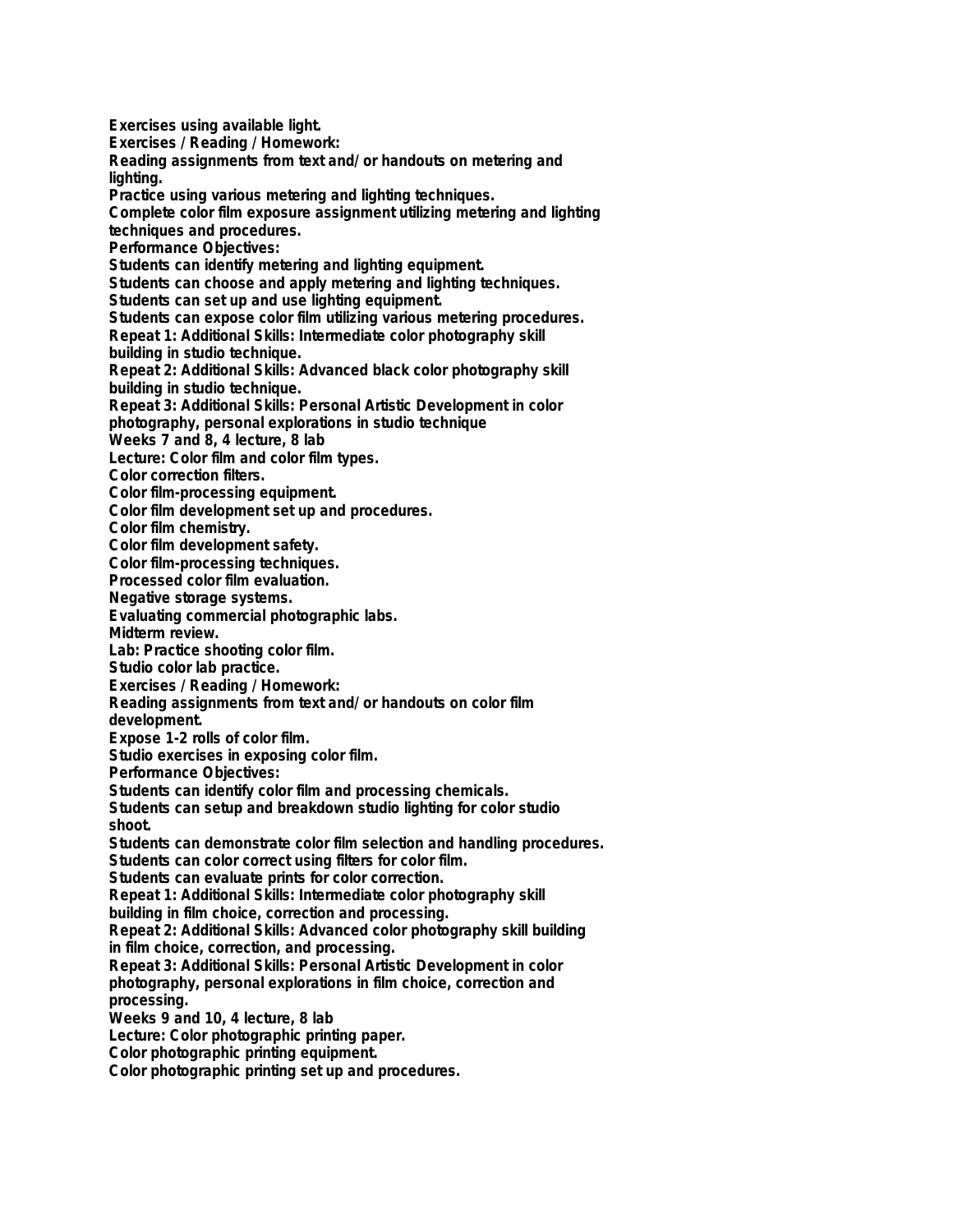**Color photographic printing chemistry. Color photographic printing safety. Color photographic printing techniques. Processed color photographic print evaluation. Midterm exam multiple choice, compare and contrast, and short essay. Lab: Practice color print evaluation. Practice color correction with color filters. Studio lab exercises using various color films. Written paper presentation on the topic of color photography. Exercises / Reading / Homework: Reading assignments from text and/ or handouts on photographic printing. Expose 1-2 rolls of film. Performance Objectives: Students can identify color photographic paper. Students can properly identify color print processing chemicals. Students can describe color photographic printing safety. Students can evaluate and solve color photographic print defects. Repeat 1: Additional Skills: Intermediate color photography skill building in print processing. Repeat 2: Additional Skills: Advanced color photography skill building in print processing. Repeat 3: Additional Skills: Personal Artistic Development in color photography, personal explorations in print processing. Weeks 11 and 12, 4 lecture, 8 lab Lecture: Color photographic exposure techniques. Alternative color photography materials. Photographic chemical safety Lab: Practice color photographic exposure techniques. Practice with alternative materials of color photography such as : photo silk screen, gum bichromate, polaroid, etc. Exercises / Reading / Homework: Reading assignments from text and/ or handouts on color photographic exposure techniques. Reading assignments dealing with alternative color photographic processes. Expose 1-2 rolls of film. Performance Objectives: Students can identify various exposing techniques for color photography. Students can properly identify and handle a variety of alternative color photographic materials. Students can demonstrate safety procedures for alternative color photographic materials. Repeat 1: Additional Skills: Intermediate color photography skill building in darkroom techniques, and alternative materials. Repeat 2: Additional Skills: Advanced color photography skill building in darkroom techniques, and alternative materials. Repeat 3: Additional Skills: Personal Artistic Development in color photography, personal explorations in darkroom techniques, and alternative materials. Weeks 13 and 14, 4 lecture, 8 lab Lecture: Alternative and experimental color photographic methods using alternative materials. Photograms, solarization, and contact printing. Handcoloring, surface applications, and collage.**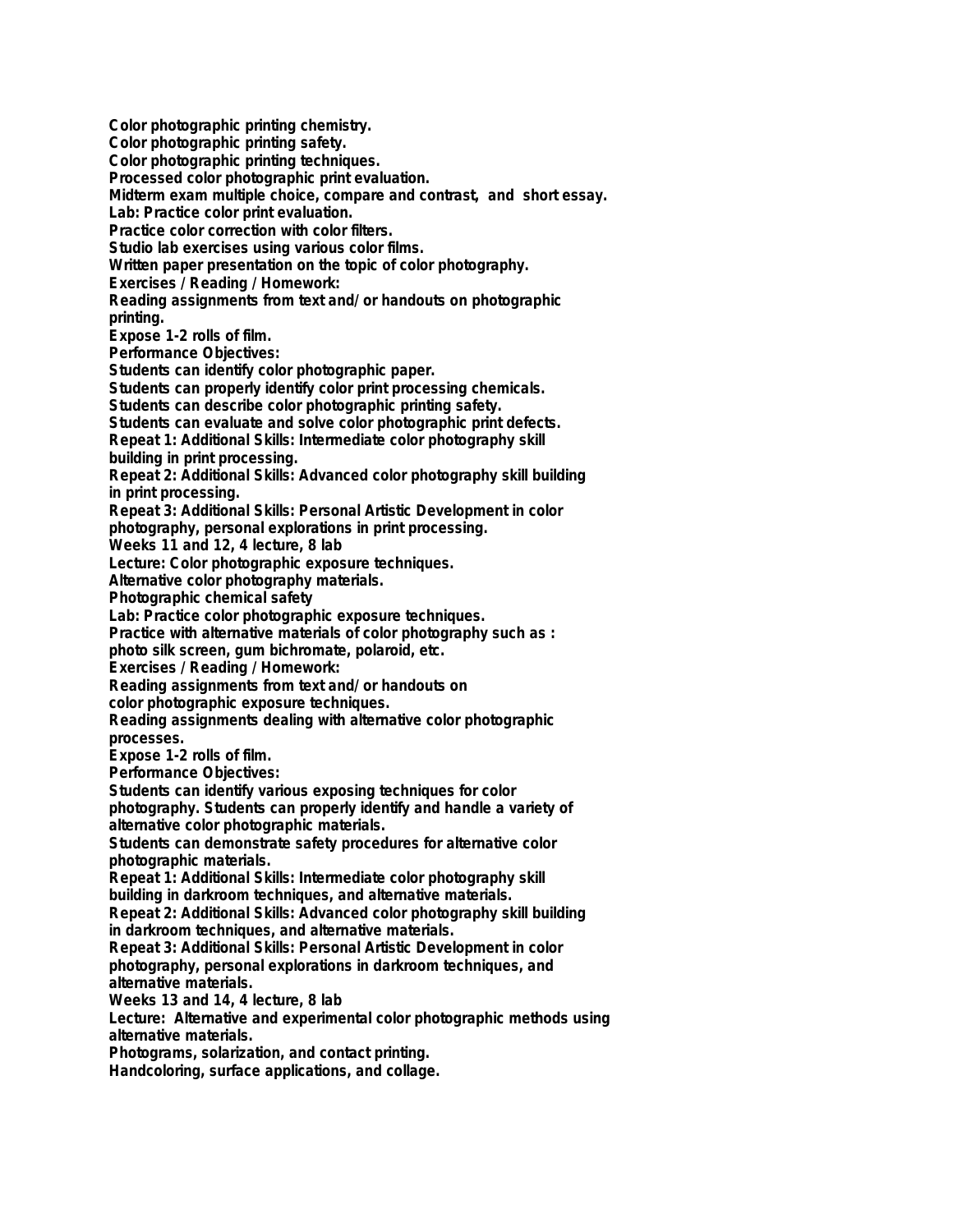**Lab: Practice alternative and experimental color photographic printing. Practice photograms, solarization, and contact printing. Practice Handcoloring, surface applications, and collage. Exercises / Reading / Homework: Reading assignments from text and/ or handouts on alternative and experimental color photographic printing techniques. Practice using alternative and experimental color printing techniques. Expose 1-2 rolls of film. Performance Objectives: Students can identify alternative and experimental color photographic printing methods and materials. Students can properly identify and create solarizations, photograms, and contact prints. Students can create collages, apply surface applications and handcolor prints. Repeat 1: Additional Skills: Intermediate color photography skill building in experimental photography. Repeat 2: Additional Skills: Advanced color photography skill building in experimental photography. Repeat 3: Additional Skills: Personal Artistic Development in black and wh ite photography, personal explorations in experimental photography. Weeks 15 and 16, 4 lecture, 8 lab Lecture: Studio photography techniques. Still life photography techniques. Portrait photography techniques. Studio lighting equipment, tools, and setup. Photographic studio safety. Final Exam review. Lab: Practice studio photography techniques. Practice still life photography techniques. Practice portrait photography techniques. Work with studio equipment and tools. Practice setting up and breaking down studio equipment. Practice safe studio management. Exercises / Reading / Homework: Reading assignments from text and/ or handouts on studio photography techn iques, still life photography techniques, and portrait photography techniq ues. Practice studio photography. Expose more film and print photographs. Performance Objectives: Students can identify and use studio equipment and tools. Students can properly identify and create still lives, portraits, and othe r studio photographic work. Students can demonstrate studio safety procedures. Repeat 1: Additional Skills: Intermediate color photography skill building in studio setups. Repeat 2: Additional Skills: Advanced color photography skill building in studio setups. Repeat 3: Additional Skills: Personal Artistic Development in color photog raphy, personal explorations using studio setups. Week 17, 2 lecture, 4 lab Lecture: Photographic bodies of work and portfolios. Photographic presentation, installation, and exhibition.**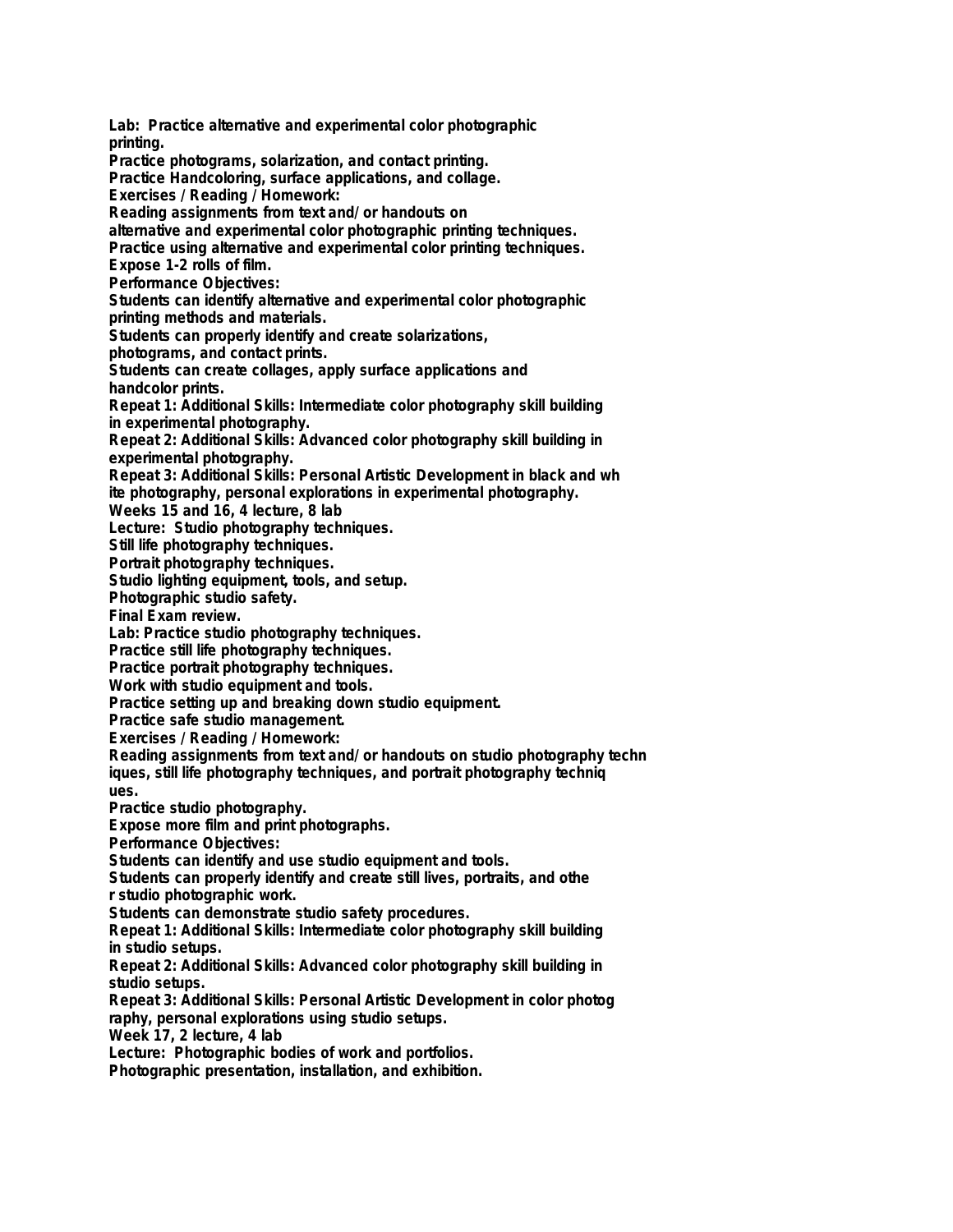**Final Exam: multiple choice, compare and contrast, and short essay.**

**Lab: Select photographic artworks for body of work.**

**Mat and mount photographs.**

**Prepare photographic portfolio.**

**Exercises / Reading / Homework:**

**Reading assignments from text and/ or handouts on photographic selection, photographic matting techniques, and photographic portfolios.**

**Performance Objectives:**

**Students can identify and prepare photographic artworks suitable for a bod y of work designed as a portfolio.**

**Students can properly mat and frame photographic artwork.**

**Students can design a photographic presentation.**

**Students can install a photographic artwork.**

**Repeat 1: Additional Skills: Intermediate color photography skill building in portfolio and presentation.**

**Repeat 2: Additional Skills: Advanced color photography skill building in portfolio and presentation.**

**Repeat 3: Additional Skills: Personal Artistic Development in color photog raphy, personal explorations in presentation and portfolio development.**

**Week 18, 2 lecture, 4 lab**

**Final exam and portfolio.**

**Final Critique and discussion.**

**Repeat 1: Additional Skills: Intermediate color photography final and crit ique and discussion.**

**Repeat 2: Additional Skills: Advanced color photography final and critique and discussion.**

**Repeat 3: Additional Skills: Personal Artistic Development final and criti que and discussion.**

## **METHODS OF INSTRUCTION:**

**Lecture, video, cd/dvd, slides, computer presentations, internet, examples, demonstrations, lab, critiques, exercises and projects. METHODS OF EVALUATION: The types of writing assignments required: Written homework Essay exams Term papers Other: Studio journal entries, notes for ea. photo proj. The problem-solving assignments required: Other: Studio work The types of skill demonstrations required: Class performance Field work Other: Critique and discussion The types of objective examinations used in the course: Multiple choice True/false Matching items Completion Other category: Finished cummulative portfolio of color photographic project The basis for assigning students grades in the course: Writing assignments: 20% - 30% Problem-solving demonstrations: Skill demonstrations: 10% - 20%**